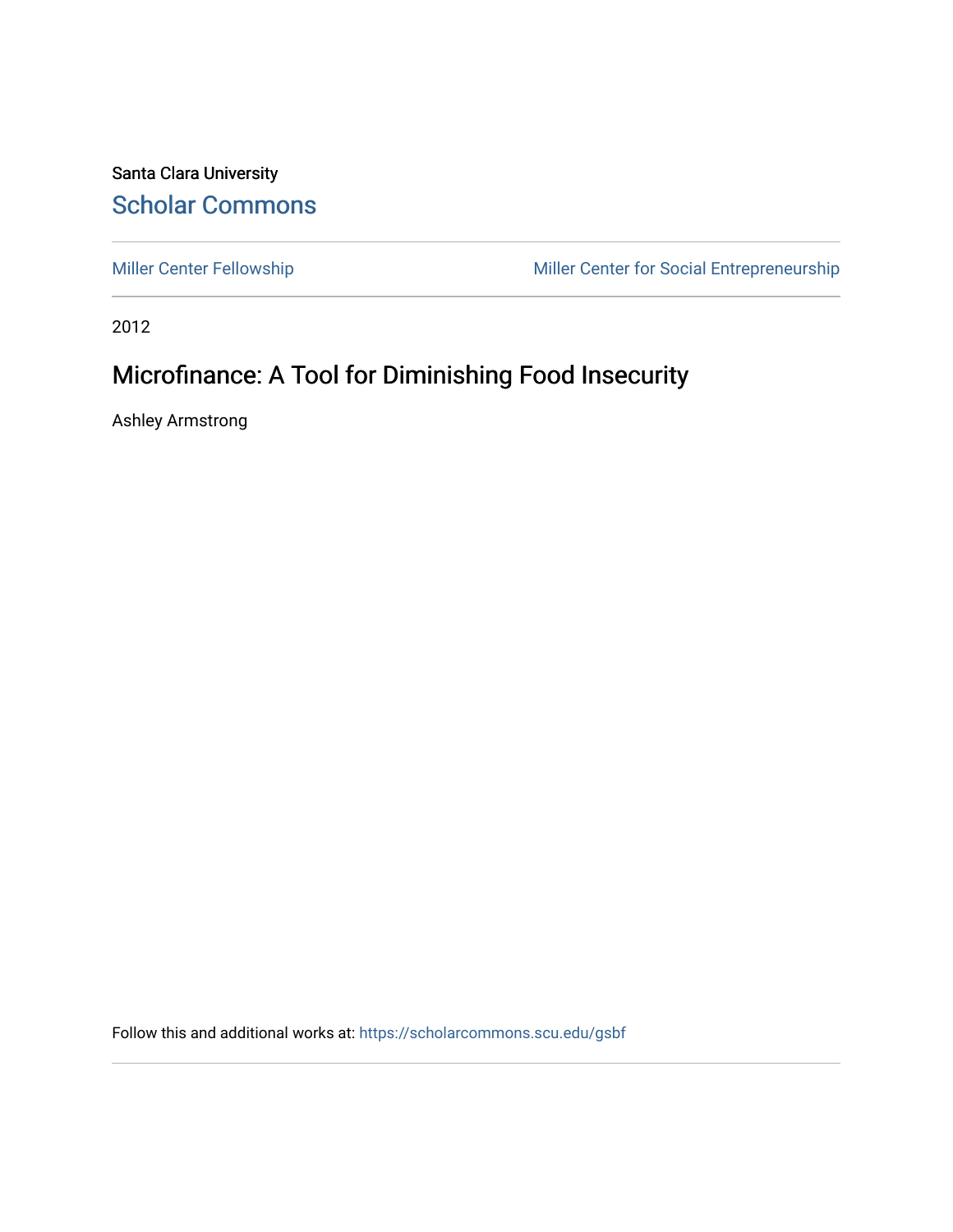# Ashley Armstrong

GSBF: Final Research Project

## 7 December 2012

Microfinance: A Tool for Diminishing Food Insecurity

# **I. Introduction**

Paraguay is one of the poorest countries in South America. Most Paraguayans fail to get the nutritional value they need with 25.5% of the adult population living under the minimum dietary consumption level (WHO, 2012). Food security in Paraguay is not primarily affected by food availability but rather by food access and food use, which are heavily influenced by poverty, education, culture, land tenure, and domestic agricultural production. Microfinance – the business of supplying financial services to poor people who are frequently excluded from the formal banking sector – is a viable vehicle for diminishing food insecurity in Paraguay by helping people to increase incomes, consume more, mitigate risks, and have greater empowerment. Microfinance institutions (MFIs) have swept the country with seven MFIs serving over 500,000 borrowers (Mix Market, 2012). Although microfinance does positively affect food security, it can have an even greater impact if it improves its services by incorporating behavioral-change education about nutrition through its workshops and through technology and by offering savings and insurance plans as part of its services.

#### **II. Project**

After observing the dietary trends of consuming foods that are high in fat, high in sugar, and processed as well as witnessing the prevalence of chronic diseases such as diabetes, coronary heart disease, and obesity, I was interested in investigating what are the main reasons for food insecurity in Paraguay and through what mechanisms can microfinance alleviate food insecurity.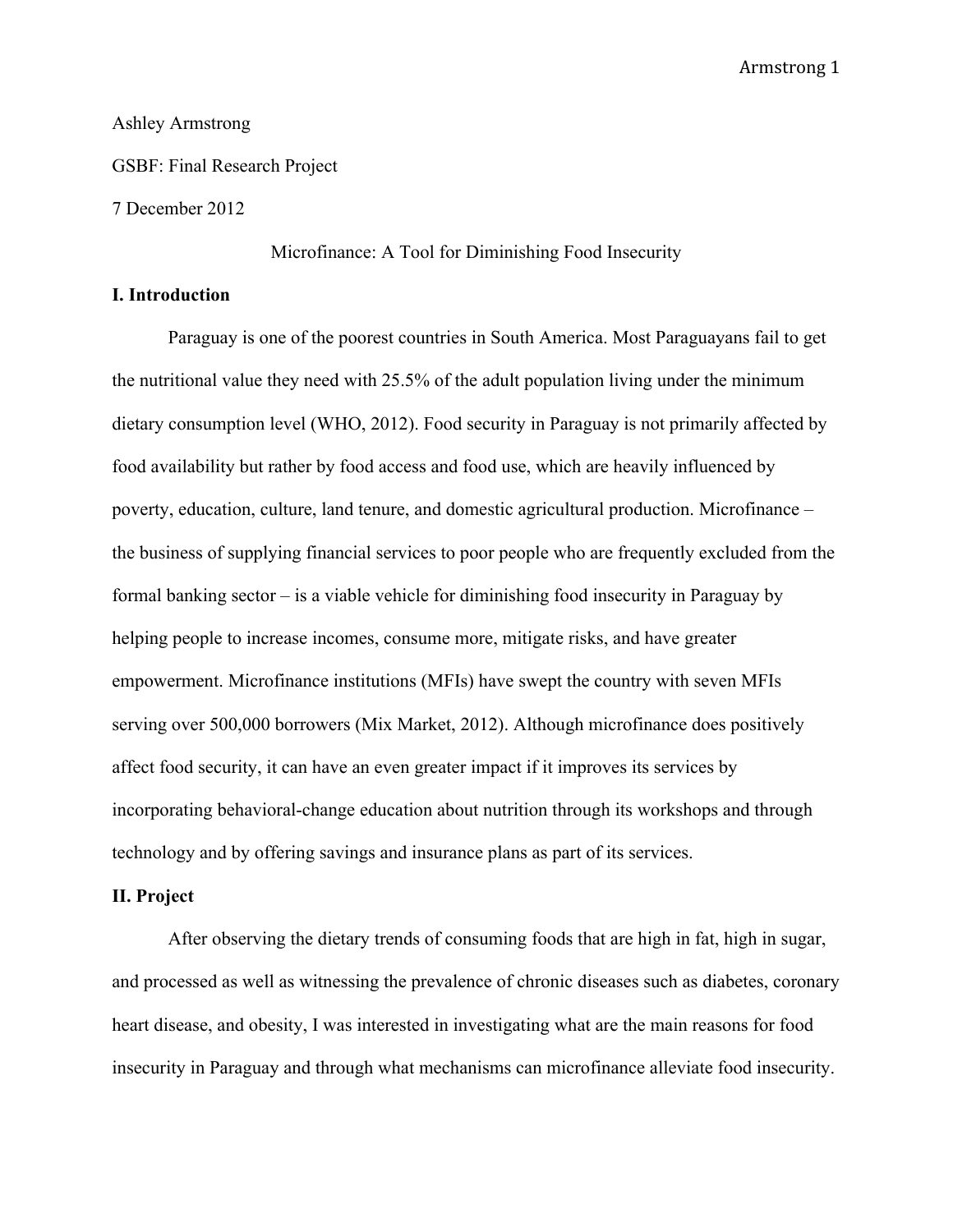I conducted this research as an intern for Fundación Paraguaya from late June to the beginning of August of 2012. I specifically worked in Carapeguá, Paraguay, a rural town of about 32,000 inhabitants where a significant part of its economy is dedicated to artisan goods and production of cattle, sugar cane, corn, and mandioca and approximately one-third of its population depends on agricultural production for their livelihoods (Municipalidad de Carapeguá, 2012).

Established in 1985, Fundación Paraguaya is a non-profit organization that promotes entrepreneurship and provides services that are aimed at helping people overcome poverty. Its microfinance branch gives small loans to poor people at low interest rates. According to its records, it served over 53,000 people and helped 6,400 people generate revenue over the poverty line in 2011 (Fundación Paraguaya, 2012). It lends primarily to women and uses the group-based model approach where committees are responsible for the repayment of all group members' loans. This model utilizes the clients' social networks to pressure clients into repaying loans. Additionally, each committee is offered educational sessions called capacitaciones through which they learn how to utilize their loans and grow their businesses. The tasks associated with the internship and through which I collected a majority of my data included shadowing Fundación Paraguaya representatives to the field to visit women clients at their homes, observing women committees, assessing and analyzing poverty levels using an interactive survey, and designing nutritional and health guides for women clientele.

#### **IV. Methodology**

This project employs both quantitative and qualitative methods. It uses quantitative figures that have been issued by the Paraguayan government and international institutions such as the World Health Organization to better understand the demographic, cultural, economic, and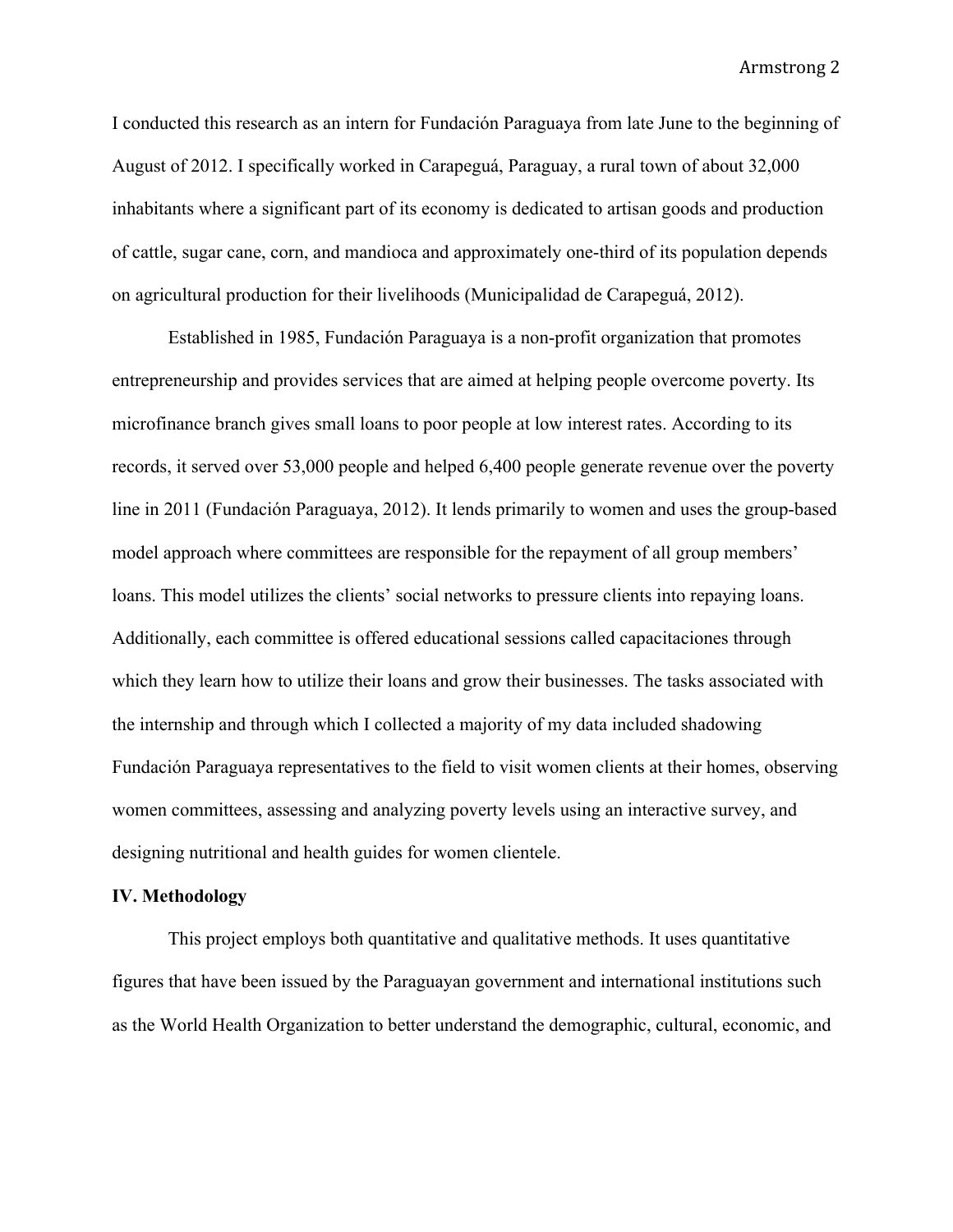health profile of the country. It further benefits from literature review to frame the research question and compare research findings regarding the topics of food security and microfinance.

It also relies on qualitative data collected from fieldwork. The data is derived from participant observation, rapid ethnographic assessment, and unstructured interviews. Field notes were coded using NVivo software. The interviews were conducted with clients and employees of Fundación Paraguaya's Carapeguá office who could offer different insights into the operations and effects of microfinance and extrapolate upon the problem of food insecurity.

Lastly, the project uses company surveys and records, most notably Fundación Paraguaya's unique poverty metric, to analyze overarching patterns and trends of its clients' poverty level. It consists of 50 poverty indicators divided into the following categories: income and employment, health and environment, housing and infrastructure, education and culture, organization and participation, and self-awareness and motivation. Women clients respond to whether they are on the red (extremely poor), yellow (poor), or green (adequate) level. Using client responses received by one of the representative of the Carapeguá office, I was able to find the correlation coefficients to determine which indicators most strongly correlate to the nutrition indicator. The red level for nutrition was two or less meals a day, yellow was three meals a day but missing either milk, eggs, chicken, beef, fruits, and vegetables from the weekly diet, and the green level was having all the aforementioned foods and three meals a day.

#### **III. Literature Review**

According to the World Food Summit of 1996, food security exists "when all people at all times have access to sufficient, safe, nutritious food to maintain a healthy and active life." It relies on three factors: food availability which means sufficient quantities of food are available on a consistent basis, food access which is having sufficient resources to obtain appropriate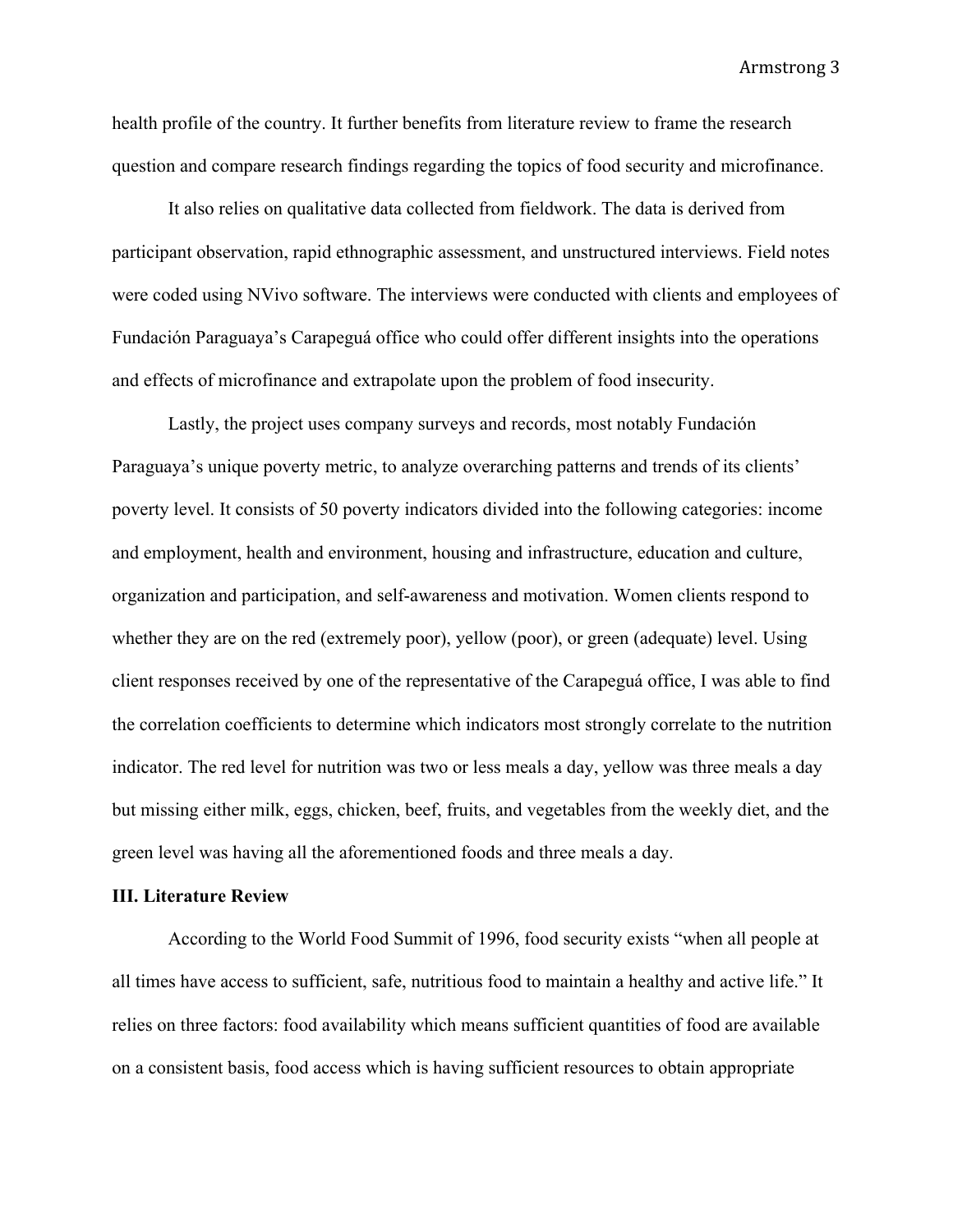foods for a nutritious diet, and food use which is appropriate use based on knowledge of basic nutrition and care, as well as adequate water and sanitation (WHO, 2012). Many of the literary sources regarding food security assert that there is sufficient food availability in Paraguay, but many Paraguayans are not getting the proper quality of food because of inadequate food access and food use which implies they are in a transitory state of food insecurity.

The nutritional insecurity Paraguayans are facing is exemplified through their diets. Odilia Bermudez and Katherine Tucker explore dietary trends in Latin America and explain that the overall intake of total fat, animal products, and sugar is increasing while the intake of cereal, fruit, and vegetables is declining (2003). Poverty is the most frequent indicator of food insecurity. The book *Poor Economics* and the paper "Many Borrow, Many Save, and All Insure: Implications for Food and Microfinance Policy" describe how the poor cut consumption on food first in difficult times and do not prioritize healthy food in consumption behavior, in part because of poor education (Banjeree & Duflo, 2011; Zeller & Sharma, 2000). However, the causes behind food security are far more complex than this, ranging "from political instability, war and civil strife, macroeconomic imbalances and trade dislocations to environmental degradation, poverty, population growth, gender inequality, inadequate education, and poor health" (Smith, Obeid, & Jensen, 2000, p. 202). In addition to poverty, the papers "Changes to Agricultural Decision Making and Food Procurement Strategies in Rural Paraguay" and "Ripple Effect: Biofuels, Food Security, and the Environment" suggest that land tenure and changes in the agriculture market are particularly affecting food security in Paraguay (Finnis, Benitez, Romero & Meza, 2012; Naylor, Liska, Burke, Falcon, & Gaskel, 2007).

The literature regarding the efficacy of microfinance is contradictory. Critics argue that data regarding the success of microfinance is anecdotal and that in very few instances do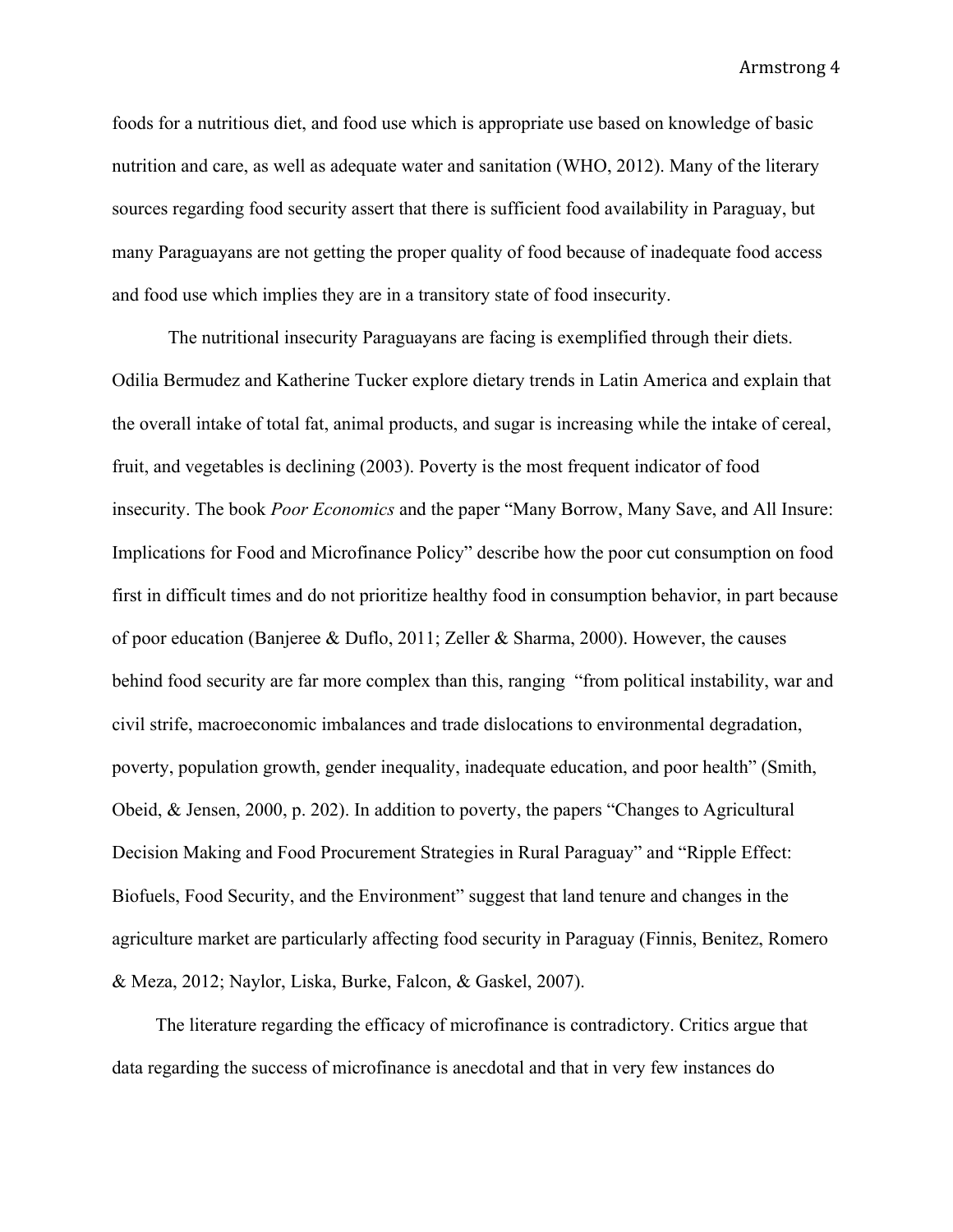microfinance clients establish successful enterprises and earn a decent living, even though their claims are not substantiated by any significant studies. Jonathon Morduch (1999) contends that microfinance fails to reach the poorest of the poor and relies heavily on subsidies that make it financially unsustainable. However, in wave of the criticism, quantitative studies have arisen proving microfinance does have an impact on poverty. For example, an analysis of CRECER, a MFI in Bolivia that uses comparative data collected from participants and a control group of non-participants, found that participants experience empowerment by being more active in their households and communities, have a greater economic capacity with 67% increasing incomes, and adopt better health and nutrition practices by taking up better best feeding practices and nourishing their children with the proper food for their respective ages (McKnelly & Dunford, 1999). Elizabeth Littlefield, Jonathan Morduch, and Syed Hashemi (2003) in "Is Microfinance an Effective Strategy to Reach the Millennium Development Goals?" elucidate multiple studies that suggest that properly managed microfinance does impact poverty and improve food security.

## **V. Food Security Findings**

In accordance with the literature about food security in Paraguay, my research also found that most of the factors influencing food insecurity are results of poor food access and food use rather than food availability. The Paraguayan diet consists of high fat beef and pork, high fat dairy products, and the heavy use of vegetables oils, corn products, mandioca products, white flour products, and processed sweets. Soda, tereré (a cold tea), milk, and alcohol are the most common drinks in Paraguay.

Many Paraguayans eat a poor diet and are nutritionally insecure because these are the foods to which they have the greatest access. Perishable goods such as fruits and vegetables tend to be more expensive because of travel and preservation costs, especially in rural towns. On the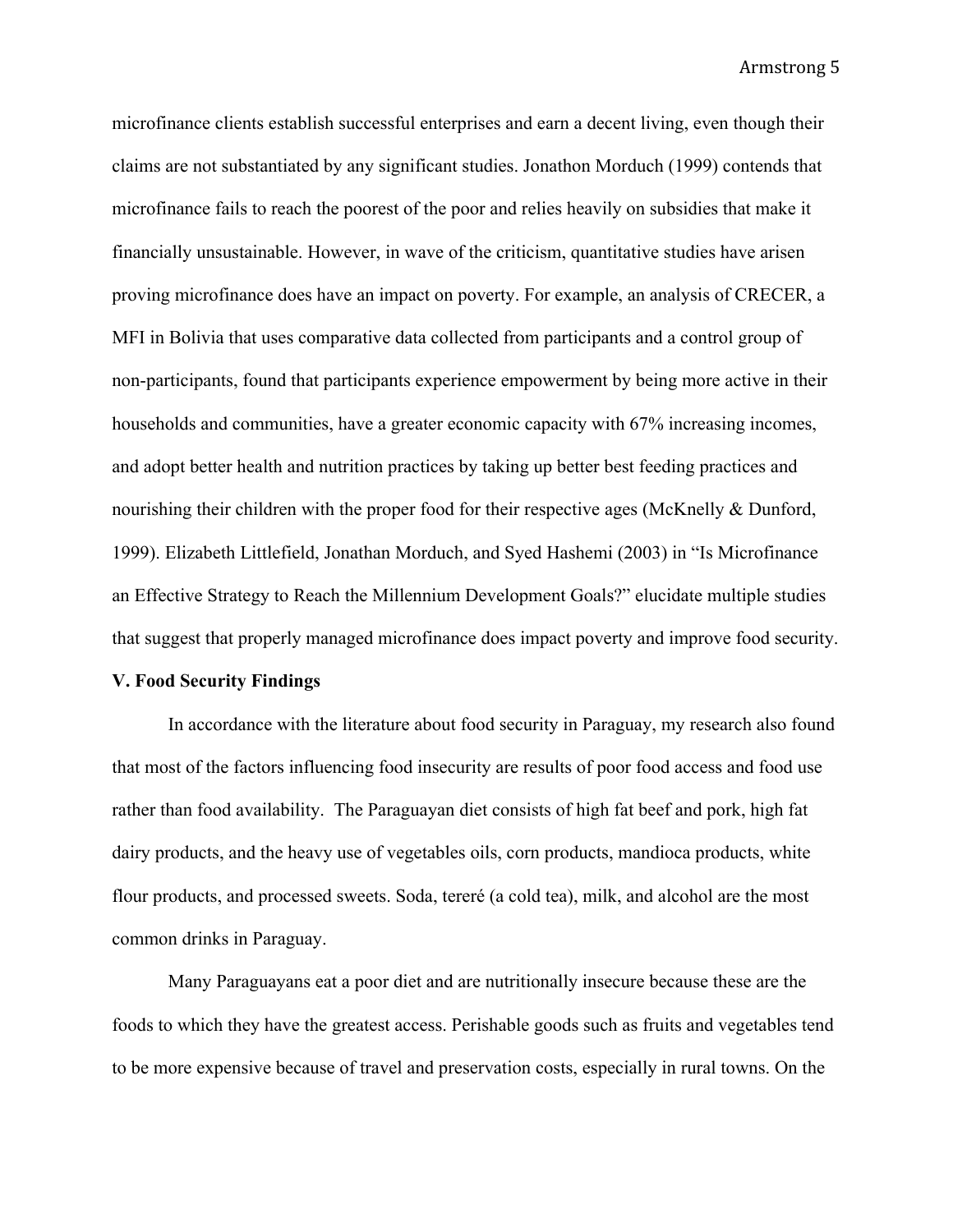other hand. processed foods are much cheaper, and products from multinational corporations such as Nestle and Coca-Cola have flooded the market because these larger companies can produce on economies of scale where the cost per unit falls as volume increases. Although Paraguayans have healthy options to choose from like fruits, vegetables, fish, and leaner cuts of meat, healthier alternatives such as whole-wheat flour, diet soda, sugar-free alternatives, and low-fat dairy products are not widely available. Although supermarkets have a wider selection of food and more healthy options than convenience stores, many people at lower income levels and people who live in rural areas tend to shop at convenience stores because they are cheaper, and closer in proximity. In addition, people are more likely to have established rapport with the storeowner to buy on credit (Gartin, 2012). The nutritional landscape predisposes Paraguayans to eat poorly. In this sense, Paraguayans are food insecure because consumer choices have to be compromised due to the high prices of healthier foods.

Most smallholder farmers in Paraguay produce enough food to feed themselves and their communities, but unpaved roads and unreliable transportation complicate market-based approaches to selling crops. Thus, many farmers rely on remittances from urban family members, which is signified by the four Western Unions located within a five-block radius in Carapeguá. Compounding their problems to generate revenue, many farmers are experiencing the effects of climate change. Many staple crops such as mandioca are not growing as well because of longer hot seasons and shorter cool seasons (Finnis et al., 2012). In order to circumvent some of these hardships, more farmers are cultivating soy to be used as biofuel which is profitable because of the high price of petroleum and the world's demand for energy (Naylor et al., 2007). In turn, the demand for biofuels is increasing food prices since fewer farmers are producing agricultural products for food use. Although this may be good for smallholder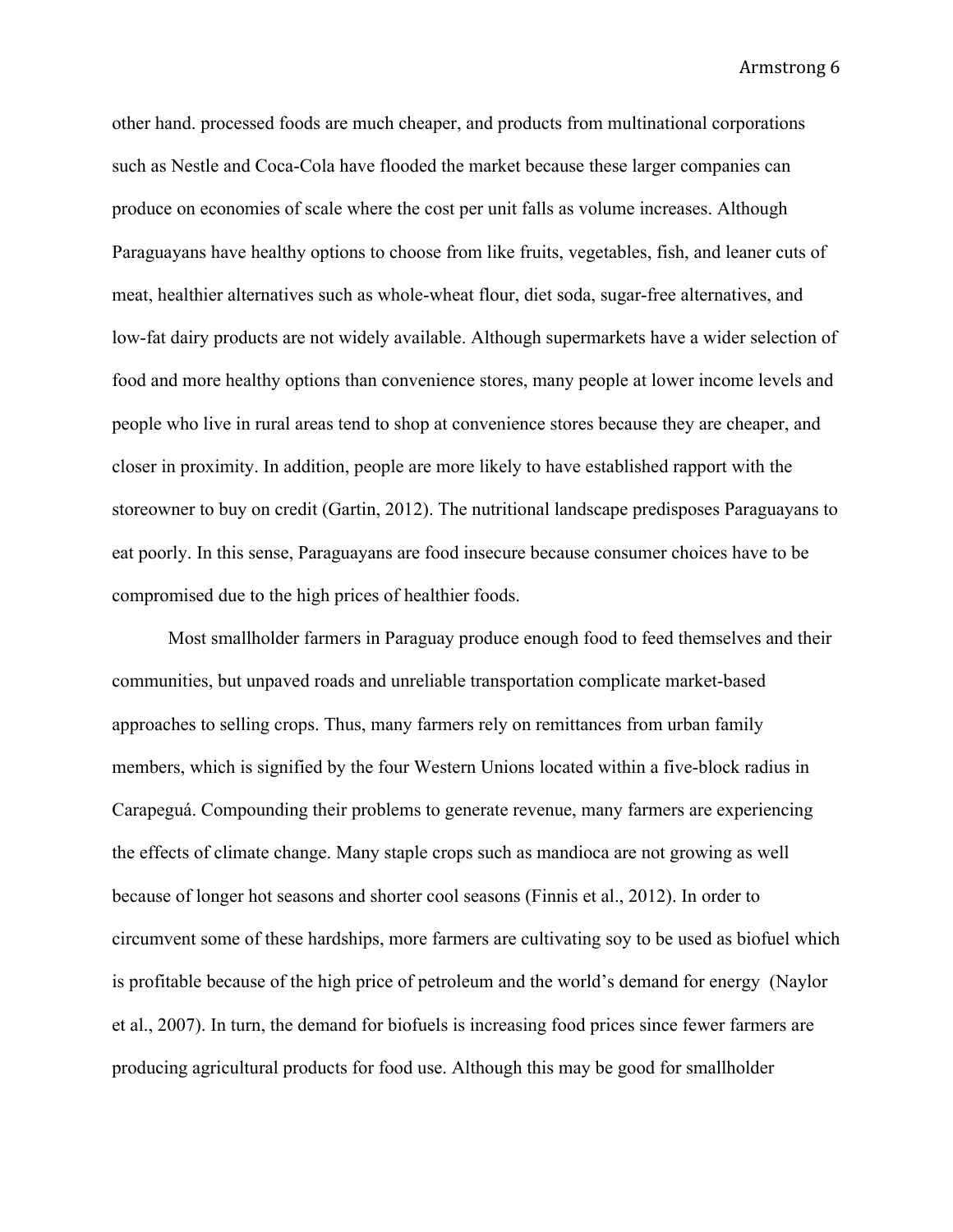farmers, it is troublesome for those people who are food insecure because it limits direct and exchange-based access to food. Paraguay is now left to rely on more expensive agricultural exports and has relinquished control of its food supply.

Paraguay's land tenure policy and relationship with Brazil is negatively affecting food access in Paraguay as well. Paraguay is notorious for its dualistic land holding patterns with the wealthiest 1% owning 77% of the arable land (Finnis et al., 2012). Many Paraguayans feel that land reform can lead to greater economic development. Land tenure also can lead to better food security through increased production which leads better income generation which translates to greater consumption and overall nutritional status (Maxwell & Wiebe, 1999). The seriousness of the land tenure issue is magnified by President Lugo's impeachment in June 2012 for not following through with his promises on land reform. When I asked an informant why the president was impeached, he explained that people who hoped lands would be returned after the Stroessner dictatorship are very upset this land that land they feel is theirs is only being sold to large companies, mainly from Brazil. Many Brazilian corporations are buying lands for cattle grazing in the sparsely populated Chaco region of Paraguay which is leading to widespread deforestation and contamination of water systems (Naylor et al., 2007). For an economy that relies so heavily on its agricultural sector, it is alarming that many people lack land titles while Brazilian companies are exploiting the fragile environment which is damaging agricultural production and food security.

The 5.1% of the Paraguayan population living on under \$1 a day has issues purchasing food (WHO, 2012). However, for a majority of the food insecure, they have enough money to achieve food security although they adopt consumption behaviors that prevent them from doing so. A consistent field observation was that many of the women clients had televisions, nail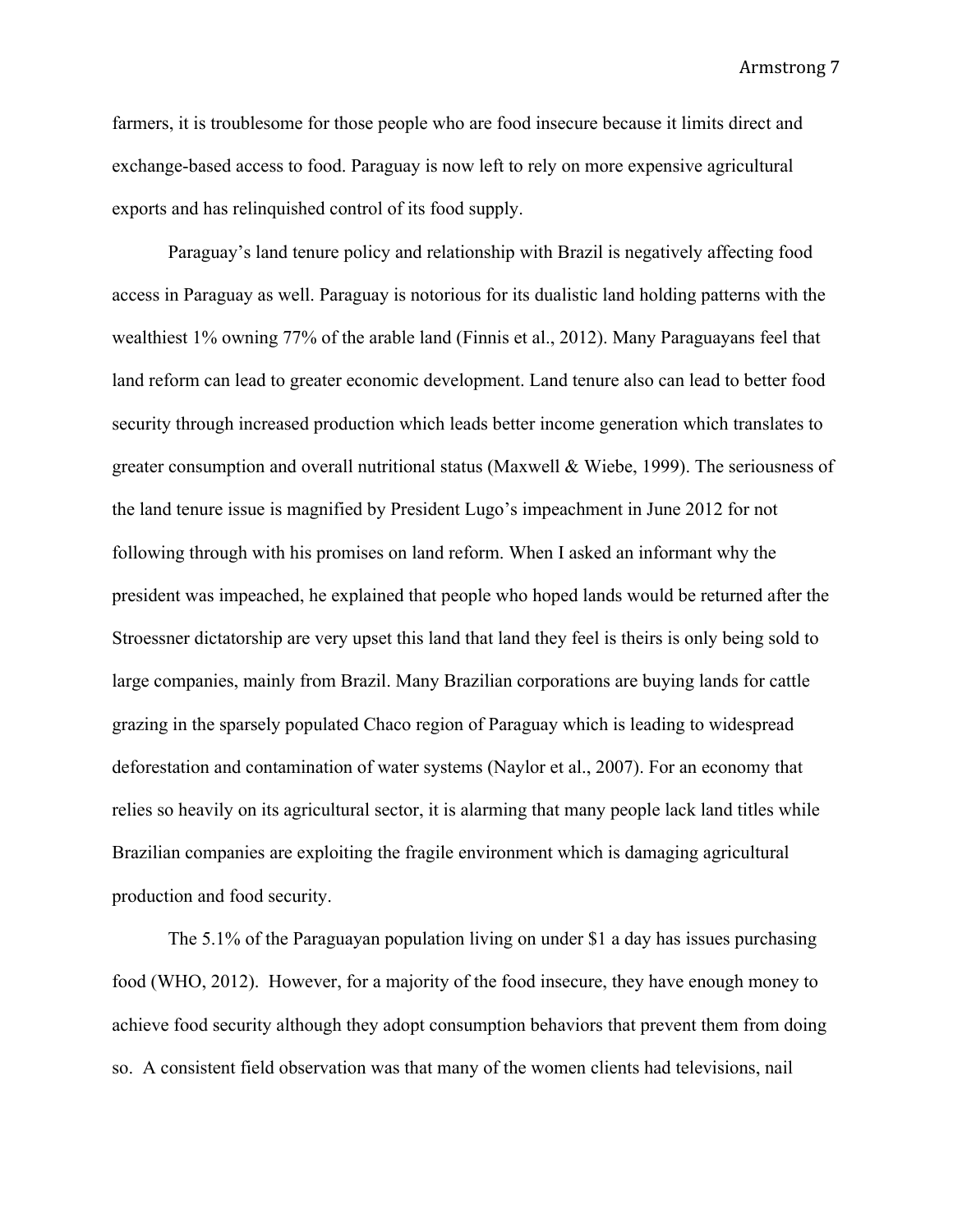polish, radios, toys for their children, but they were struggling to obtain enough food. I asked one of my informants about this phenomenon, and she replied, "Televisions last, but food turns bad." Essentially, impoverished people see greater value in luxury goods such as electronics because they last longer than food. Banjeree and Duflo (2011) explain that the positive effects of more nutritious diets are not as noticeable because it is hard to gauge productivity gains especially over long periods of time. They also explain that when food prices go down or people receive more money, poor people do not optimize their nutritional intake but rather spend their money on better-tasting, more expensive food. Thus, although consumption may increase, the nutritional quality of the food is not necessarily better. As consumption behaviors reflect, a culture of materialism and consumer values in instant gratification impede the poor from using money to achieve better food security.

Lack of nutritional education is another reason Paraguayans are food insecure. Even though water is the same price as Coca-Cola, most people choose Coca-Cola because it tastes better; they are also unaware of the detrimental effect that sugary beverages can have on health. At first, I thought people drank more soda because water was unsafe to drink, but later I asked one of my informants why he does not drink water, and he commented "El agua no es rico. No tiene sabor" which means that water does not taste good and does not have any flavor. Their water consumption comes mostly from drinking tereré which is a cold tea. This lack of education is evident in cardiovascular diseases which account for 28% of all deaths, communicable, maternal perinatal, and nutritional conditions which account for 20%, and diabetes which accounts for 8% (WHO, 2012). While access to nutritional information does not ensure its use, at least it would give clients the necessary knowledge to make healthy choices.

As discussed earlier, food security is a multifaceted and complex problem. Using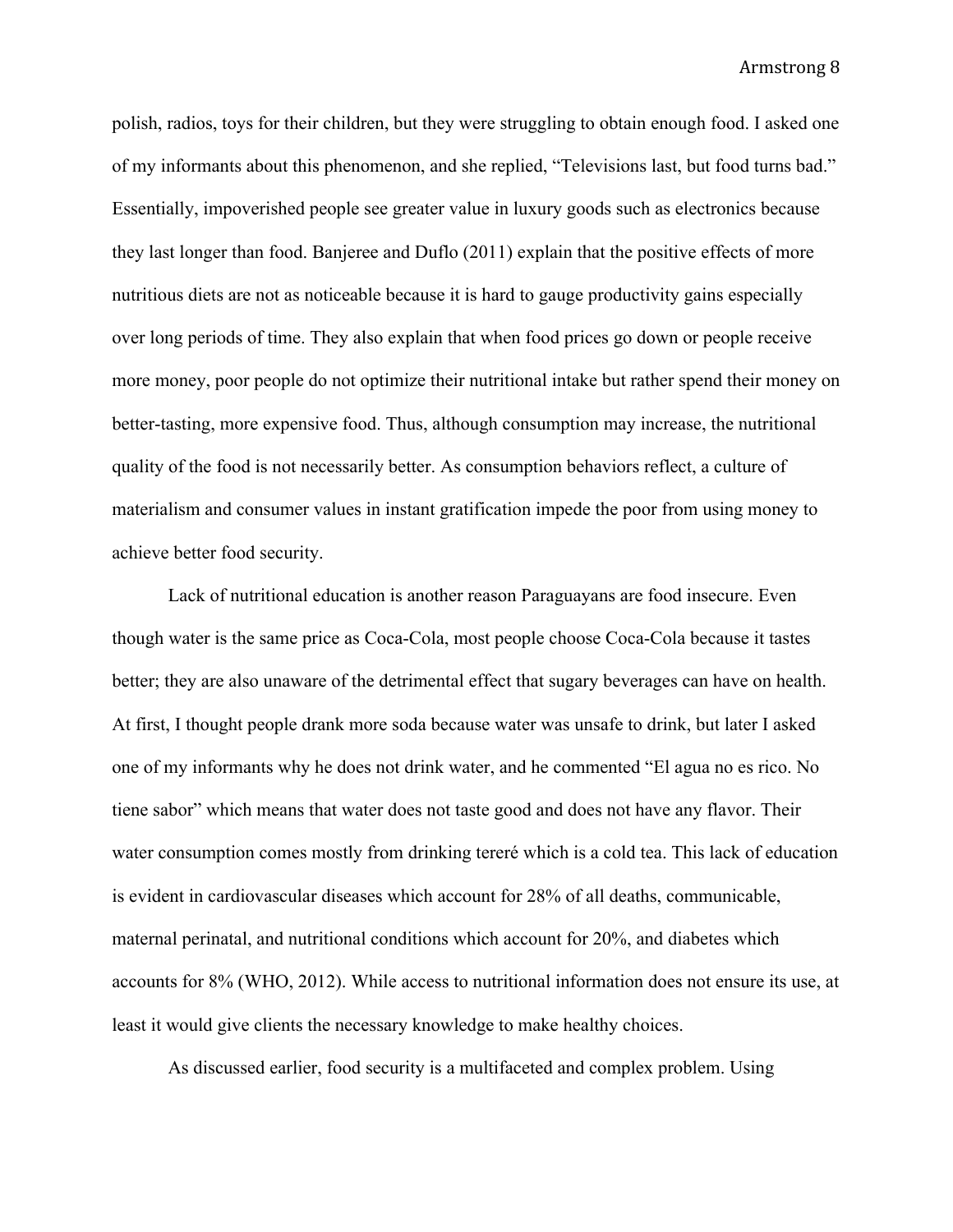Fundación Paraguaya's poverty metric, I found the correlation coefficients of various data sets to see what indicators relate most closely to the nutrition indicator. Income earnings above poverty line, stable employment, savings, unpolluted environment, access to information (radios and televisions), potable water, access to roads in all weather conditions, personal hygiene and sexual health, Spanish literacy, and votes in elections were the comparative data sets I used. The strongest correlations were stable employment with r=.644 and personal hygiene and sexual health with r=.637 which were positively related to food security. Although there are deficiencies in data which will be explained later on, the data provides a better understanding of food security among women clients. Relating strongly to stable employment not only indicates that women who are consistently employed probably spend more on food, but the data also suggests that they are not as vulnerable to external shocks which means their consumption remains relatively consistent. Additionally, the personal hygiene and sexual health indicator implies that those who are food secure are able to live healthier lives which underlies the importance of food security.



**Graph 1: Food Insecurity Indicators Using Fundación Paraguay's Poverty Metric**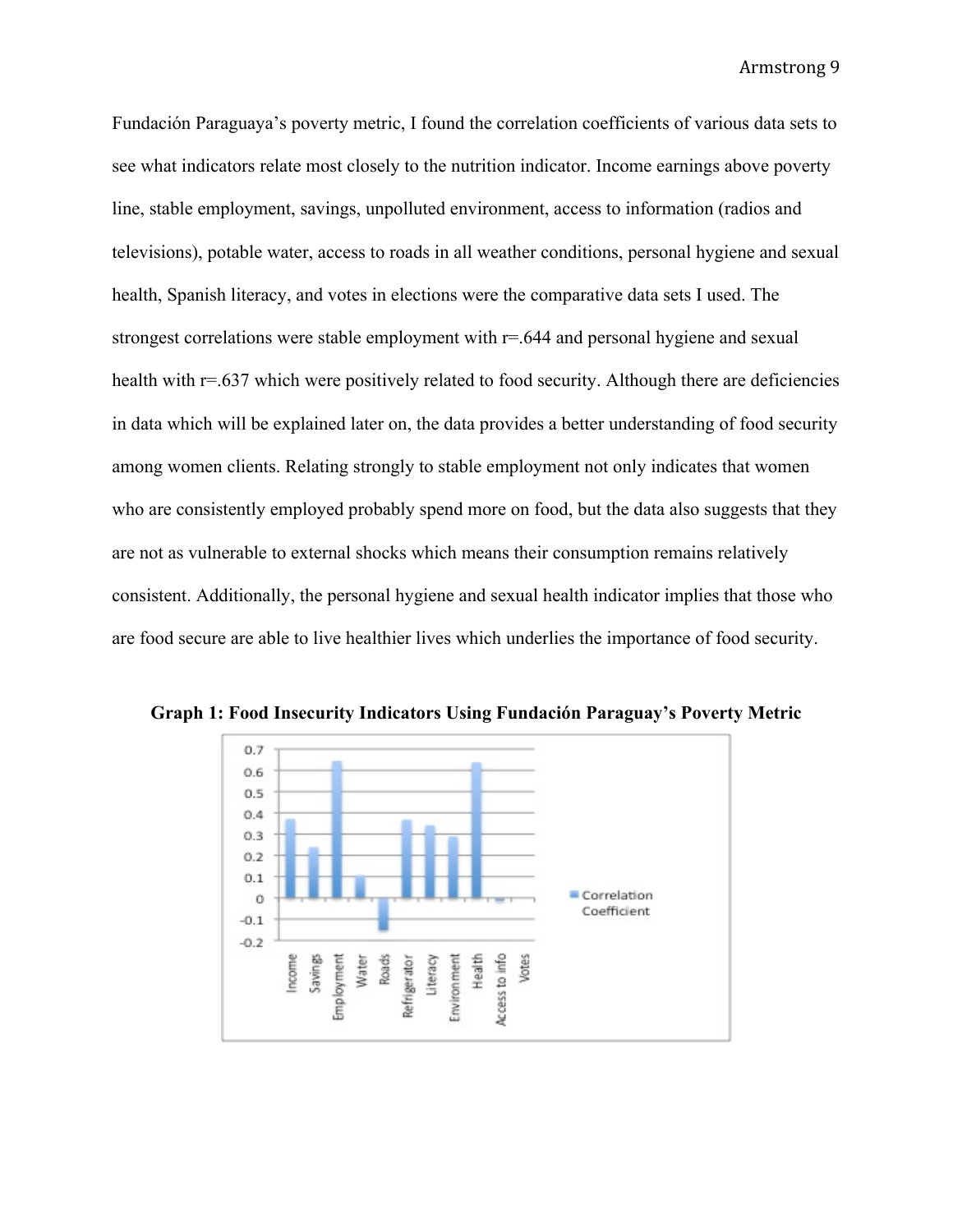## **VI. Microfinance Alleviating Food Insecurity Findings**

In my research, I found that microfinance positively but indirectly alleviates food insecurity through increased income generation, asset building, consumption smoothing, mitigation of risk, and empowerment of women. Microfinance may not be having as grand of an impact as MFIs are suggesting, but it is not ineffective as critics of microfinance insist. In most cases, it is helping poor people to some degree, especially those people who utilize their loans resourcefully. Regardless of the size of its impact, microfinance is offering opportunities otherwise unattainable to people living at the base of the pyramid. Yet, it has even greater potential to help the poor overcome poverty and achieve food security if education is integrated into its group-lending model and if it expands its service to include savings and insurance plans.

Access to credit most significantly impacts those who are chronically food insecure because they directly spend their loan on basic necessities such as food. For instance, a longitudinal study of BRAC, an MFI in Bangladesh, discovered that fewer members suffered from severe malnutrition than the control group and the rates of severe malnutrition decreased the longer clients were members (Zaman, 2000). Simply stated, microfinance can improve food security by increasing incomes so clients have more money to spend on food. A comprehensive study conducted by the World Bank analyzed the MFIs Bangladesh-Grameen Bank, BRAC, and RD-12 and found that 5% of clients were sustainably able to climb of out of poverty each year (Littlefield et al., 2003). Income generation also coincides with stable employment which has a strong correlation to nutrition according to Fundación Paraguaya's poverty metric.

There are many individuals who do not use their loans to improve their incomes but rather they use them to fulfill household priorities such as paying off debts, being able to send children to school, or buying more food. Whether or not women are escaping poverty,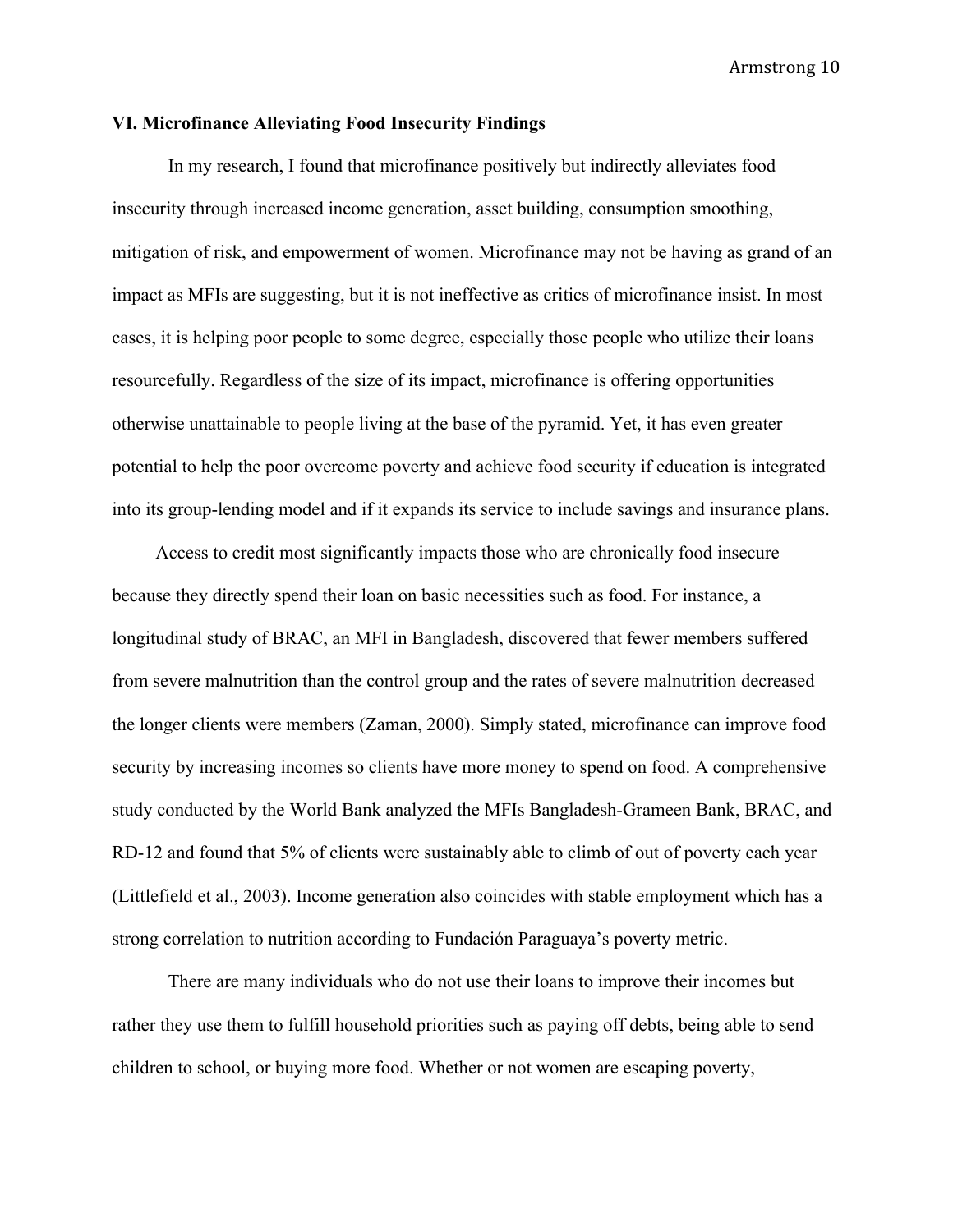microfinance can still help them by increasing consumption among clients. In the few interviews I had with women clients, everyone expressed that the microloans help them in everyday life although it was not visible that they are climbing out of poverty. Access to microfinance gives the poor comfort to spend money. Additionally, microfinance helps clients through asset building. For example, when it comes to land titling, there is a land size or wealth bias because smallholder farmers do not experience credit supply effects of farmers who own more than 15 hectares of land which is accepted as adequate collateral at most banks (Carter & Olinto, 2003). Microfinance allows the opportunity for smallholder farmers to experience the credit supply effects that large-scale farmers do and invest more in inputs for their farms, thereby leading to greater production and food availability.

Because many rural people live in transitory poverty where shocks to prices or poor harvests can send them over the edge, they find their own ways of managing risk. They do this by borrowing from friends and family members, diversifying their crops, even though it adds more work and potentially lowers yields, and safeguarding money at home where it does not accumulate any interest because of their demand to have their money easily accessible and liquid (Zeller & Sharma, 2000). Microloans mitigate vulnerability through consumption smoothing. When there are external shocks to the system, microloans can help clients adjust because it gives them access to additional capital that helps them respond. However, savings plans and insurance schemes can further manage the poor's liquidity and improve their risk-bearing capacity. This offers them incentive to use their loans toward revenue generation and building businesses that will sustainably help them breach the poverty line (Zeller, Schreider, Von Braun, & Heidues, 1997). Understanding the risk-averse nature of clients and how they minimize their vulnerability highlights how insurance and savings plans can offer the clients the additional services and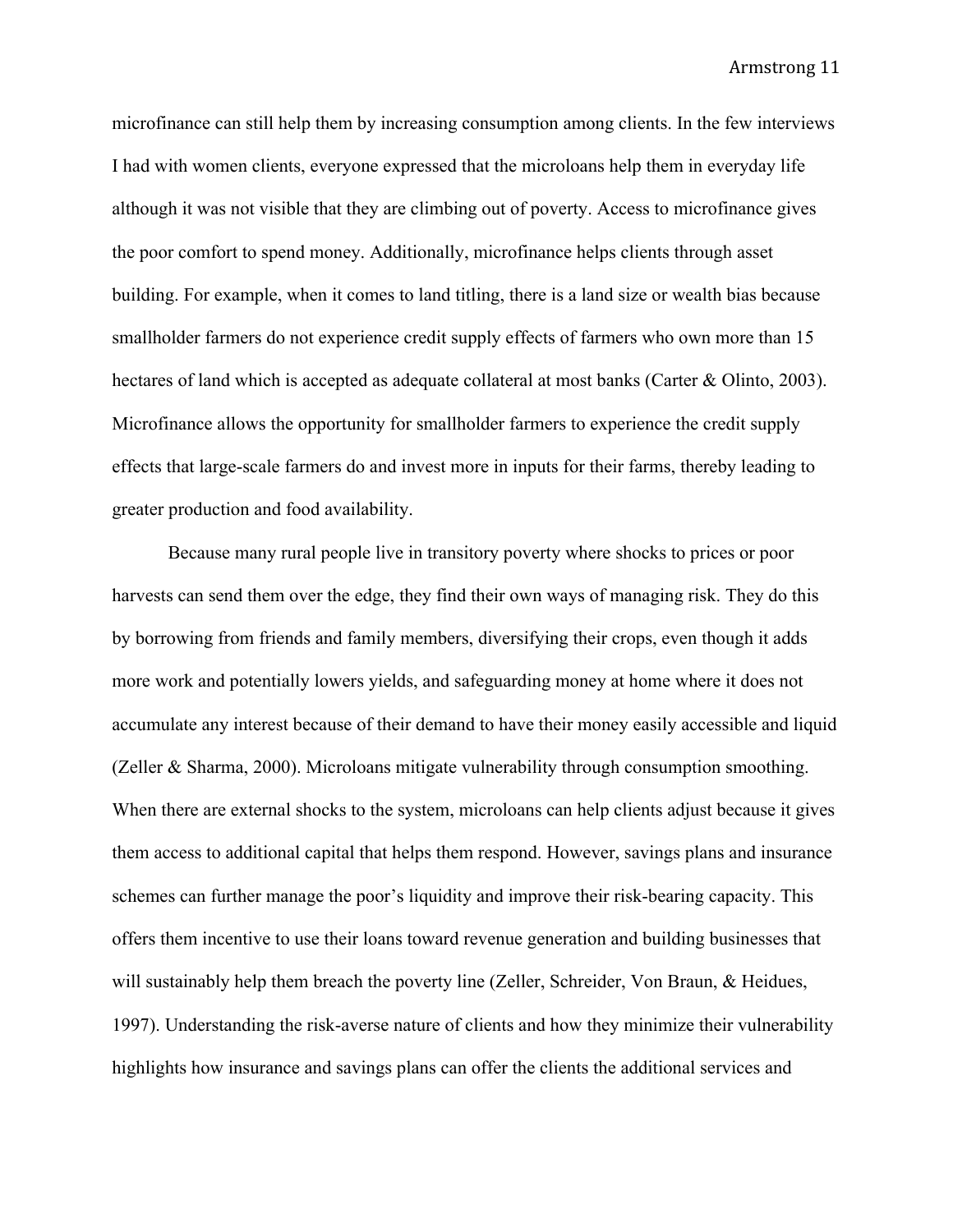support they need to overcome many of the behaviors that help them to survive but also keep them in a poverty trap.

Microfinance leads to greater empowerment of women who are more likely to spend their loans on their family's needs rather than on alcohol and gambling. Based on physical mobility, ownership and control of productive assets, involvement in decision making, and political and legal awareness, microfinance participants demonstrated more signs of empowerment than nonparticipants in a survey of 1300 microfinance participants and non-participants in Bangladesh (Littlefield et al., 2003). Because Fundación Paraguaya requires women to participate in the public sphere, it exposes them to new ideas and bodies of information. Studies also show that a mother's schooling positively relates to a child's nutrition (Corral, Winters, & Gordillo, 2000). This reiterates the importance that education has on food choices. By empowering women, Fundación Paraguaya makes an impact in the health of not only mothers but children as well.

Although Fundación Paraguaya does offer an educational component, it is not fully maximizing the potential of its sessions. I observed on multiple occasions a representative failing to give a lesson, and if they did the conduct the lesson, the information supplied was ineffective and rudimentary. Dunford (2001) asserts that among microfinance clients there is a demand for health education. This demand indicates that an informative nutrition lesson can have tremendous impact. Moreover, in a survey taken by Fundación Paraguaya, only 41.1% of their clients have access to a course in nutrition and hygiene. Not only can representatives give stronger, more effective lessons about nutrition, but also Fundación Paraguaya can benefit from using advanced technology. For example, it can send daily text messages with health facts since all of it clients have phones. The consistent reminders may help women to sustain healthy practices. Additionally, applications can be designed for women to track how they spend their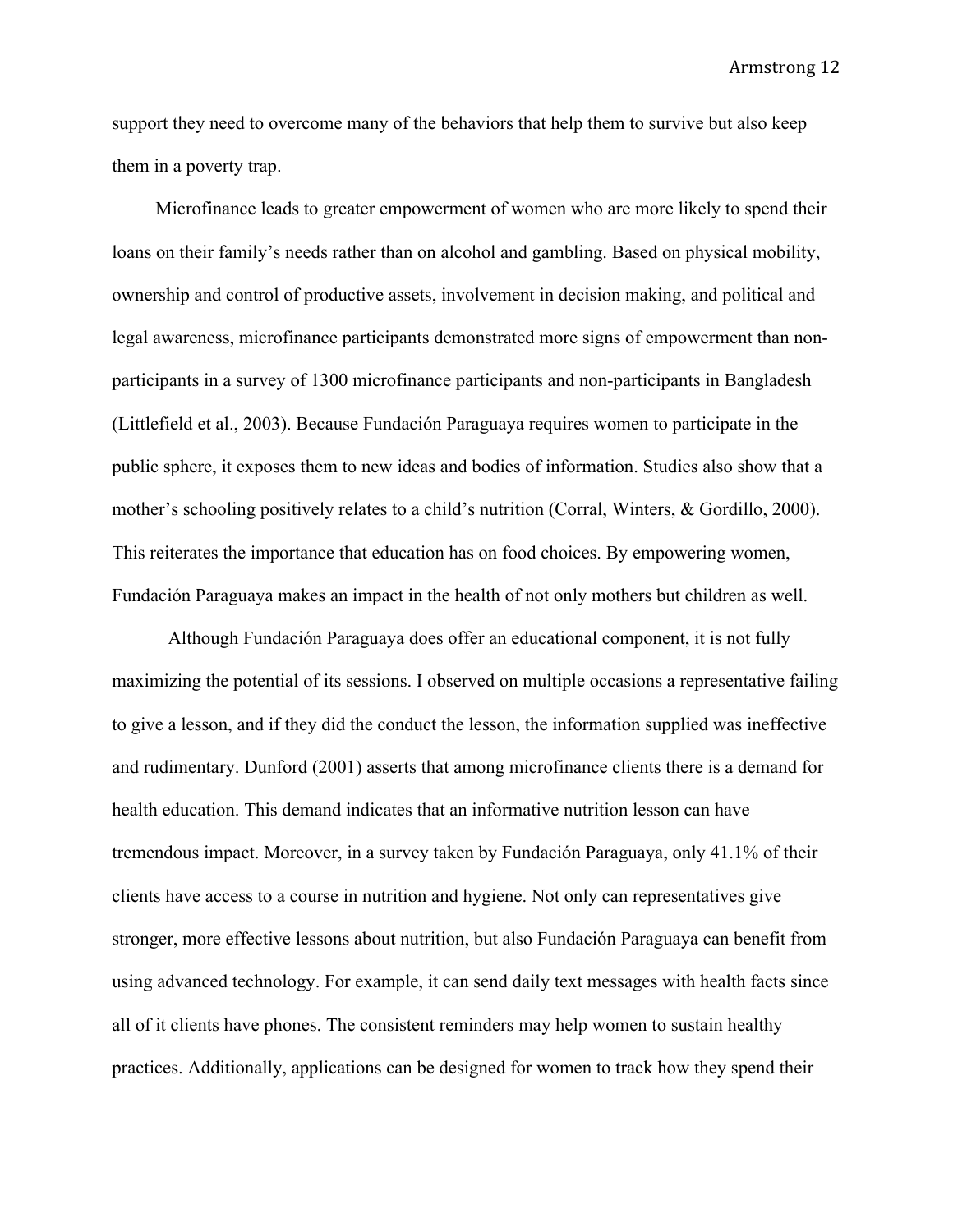money or what they are eating. Representatives can then analyze that information to suggest how women can better budget their money or improve their health. Behavioral-change education would make it so that microfinance *directly* deals with the issue of food insecurity, as well as targets specific factors contributing to improper food use. Access to credit alone will not significantly alleviate food insecurity for the majority of the population who is in a state of transitory food insecurity. Microfinance services paired with transformative education has the potential to increase the financial literacy of clients so they have better tools and skills to overcome poverty, and it can supply them with information that enables them to make smarter food choices.

In certain circumstances, microfinance may actually negatively food security by putting customers in a state of over-indebtedness. It is the borrower's responsibility to spend money resourcefully and pay back loans, but, from the supply side, MFIs might exacerbate a client's financial struggles by reducing the quality of loans in order to boost the volume of loans and by having rigid standards on repayment which hurts those clients who have highly seasonal incomes (Schicks, 2010). Although to remain fiscally solvent Fundación Paraguaya must generate a considerable amount of loans, it spreads itself thin by having one representative be the contact to over 800 clients. Thus, that representative cannot ensure clients are making the most of their loans. If it were to devote more resources to effective education, Fundación Paraguaya improves the quality of the loan so that the default rate shrinks, and it would not have to attract more clients to increase its bottom line.

# **VII. Limitations**

The limitations of this study are its heavy reliance on participant observation and literature review. The sample size is limited since it was restricted to clients and employees of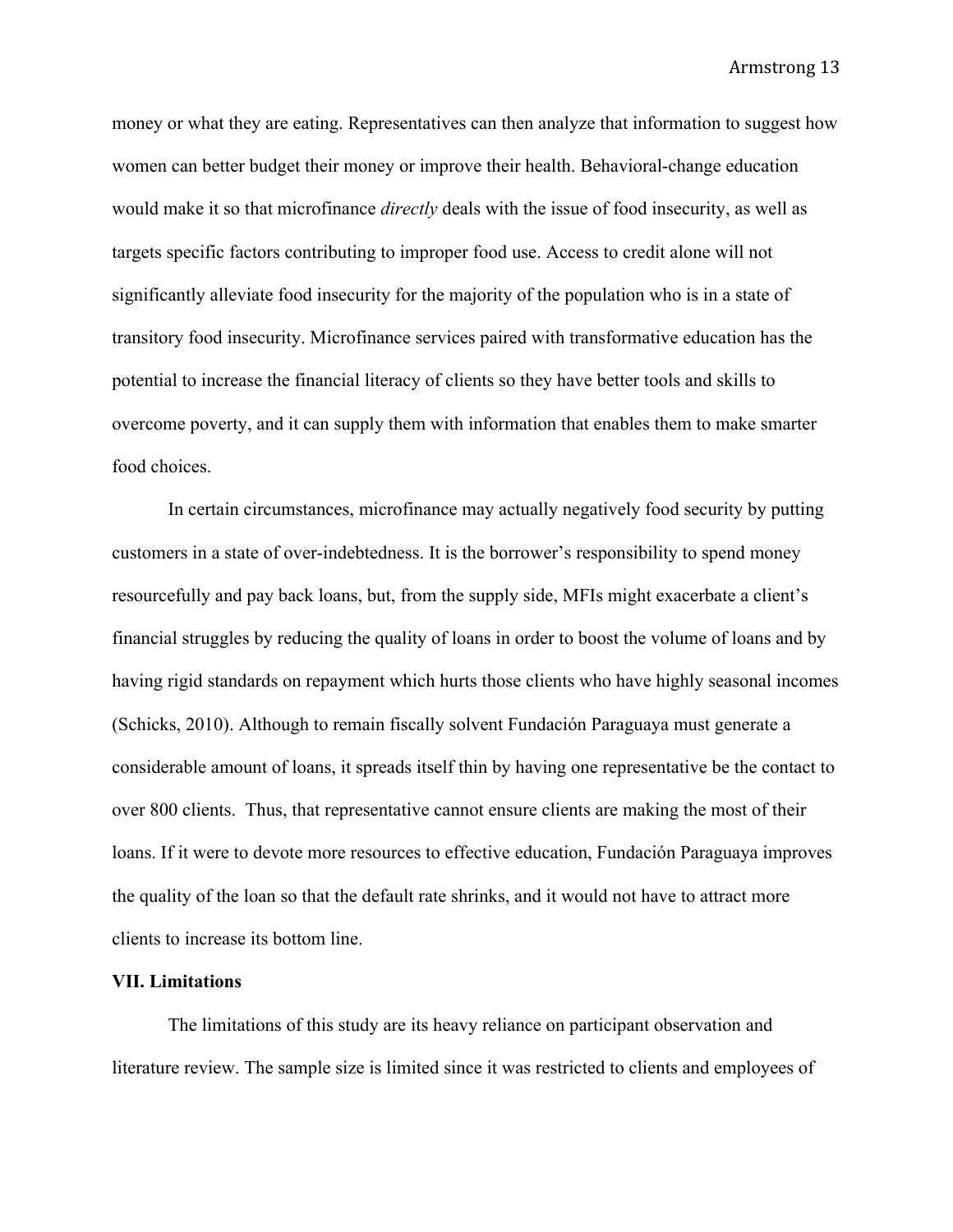the microfinance office in Carapeguá. For this reason, no one I interviewed could be randomly selected. Because of the brief five weeks I was in Paraguay, there is a longitudinal effect and lack of periodicity to my data. I had issues with being able to interview women and find informants. The organization did not offer the interns many opportunities to interview women clients during work hours and interns lacked adequate transportation to access these women in their free time. Furthermore, Fundación Paraguaya led me to believe that it had collected significant data and I was privy to that information which was not the case.

Language was also a major barrier in collecting data, especially among women clients. Although most people speak Spanish, the indigenous language Guarani is more frequently used, particularly in rural areas, so many of the conversations that occurred during client and committee meetings could not be understood or transcribed. Additionally, although it improved immensely, my conversational Spanish was below average for the project I was undertaking.

Even though Fundación Paraguaya's poverty index metric does provide a general landscape, it is not accurate. When taking the survey, many of the women clients are disinterested and do not value the information they are supplying. Many indicators are ambiguous and difficult to understand such as the indicator about whether clients have a moral conscience. The representatives from Fundación Paraguaya are not trained to properly administer surveys. On multiple occasions, I witnessed them answering the questions for the women, not reading the question in its entirety, or leading the question. Lastly, interviews I had with clients and surveys about Fundación Paraguaya's services are prone to a response bias, and clients avoid identifying negative aspects of microfinance because they do not want to do anything to jeopardize receiving their loans.

#### **VIII. Significance**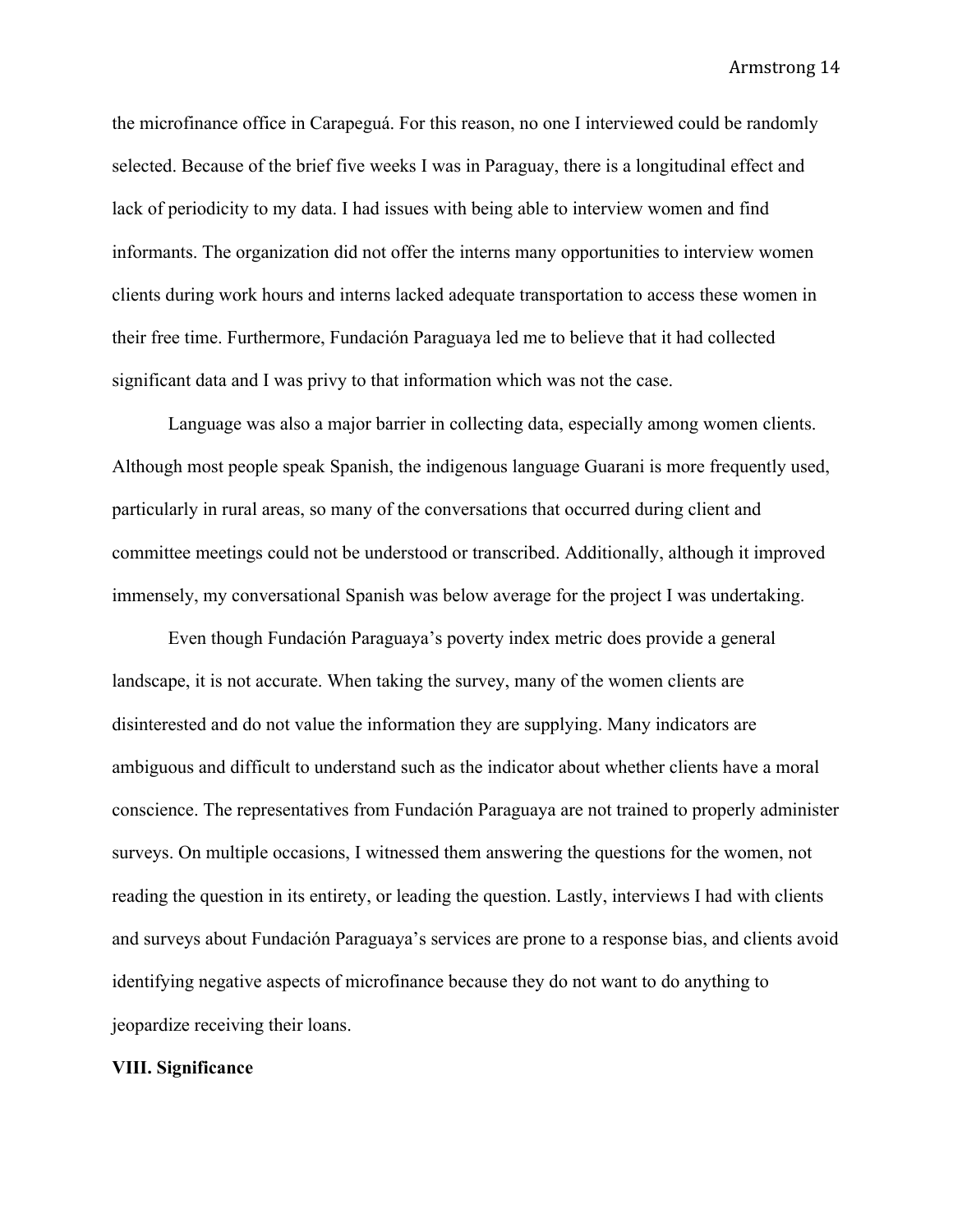Research of this nature helps microfinance organizations better understand their consumer base and adjust their services to have the greatest impact on their clients' lives. It is in the interests of the MFIs for clients to establish food security. If clients establish food security, they are likely to have higher productivity levels and will be more able to fight off disease and illness, which increase the probability of them repaying their loans (Cordillo et al., 2000). As previously stated, the ways Fundación Paraguaya particularly can have a significant impact on the food security of its clients is to strengthen its educational component by providing better information and utilizing cellular technology, add savings and insurance plans, and emphasize the quality of loan portfolio over volume of loans.

This research can also guide public policy decisions regarding credit and food security. Lowering food prices of staples in most cases does not improve food security because rather than buying more of the cheaper product, the poor use the excess money to buy better tasting calories or luxury items. On the other hand, subsidizing healthier food options would make them much more accessible to the poor. The government can also promote nutritional programs so that more people understand how important a nutritious diet is. Also, by understanding that microfinance is a viable tool for alleviating food security, the government can subsidize MFIs so that they can focus on the quality of their service and have a more substantial impact on their clients.

## **IX. Further Research**

If I had more time and resources, I would have liked to have conducted a longitudinal study on nutrition with temporal data. This would have required interviewing women and taking anthropometric measurements before and after they received loans. Also, I would be interested to determine the efficacy of a nutritional education program. Because Fundación Paraguaya is so large and prominent through out Paraguay, certain towns could be used as control groups and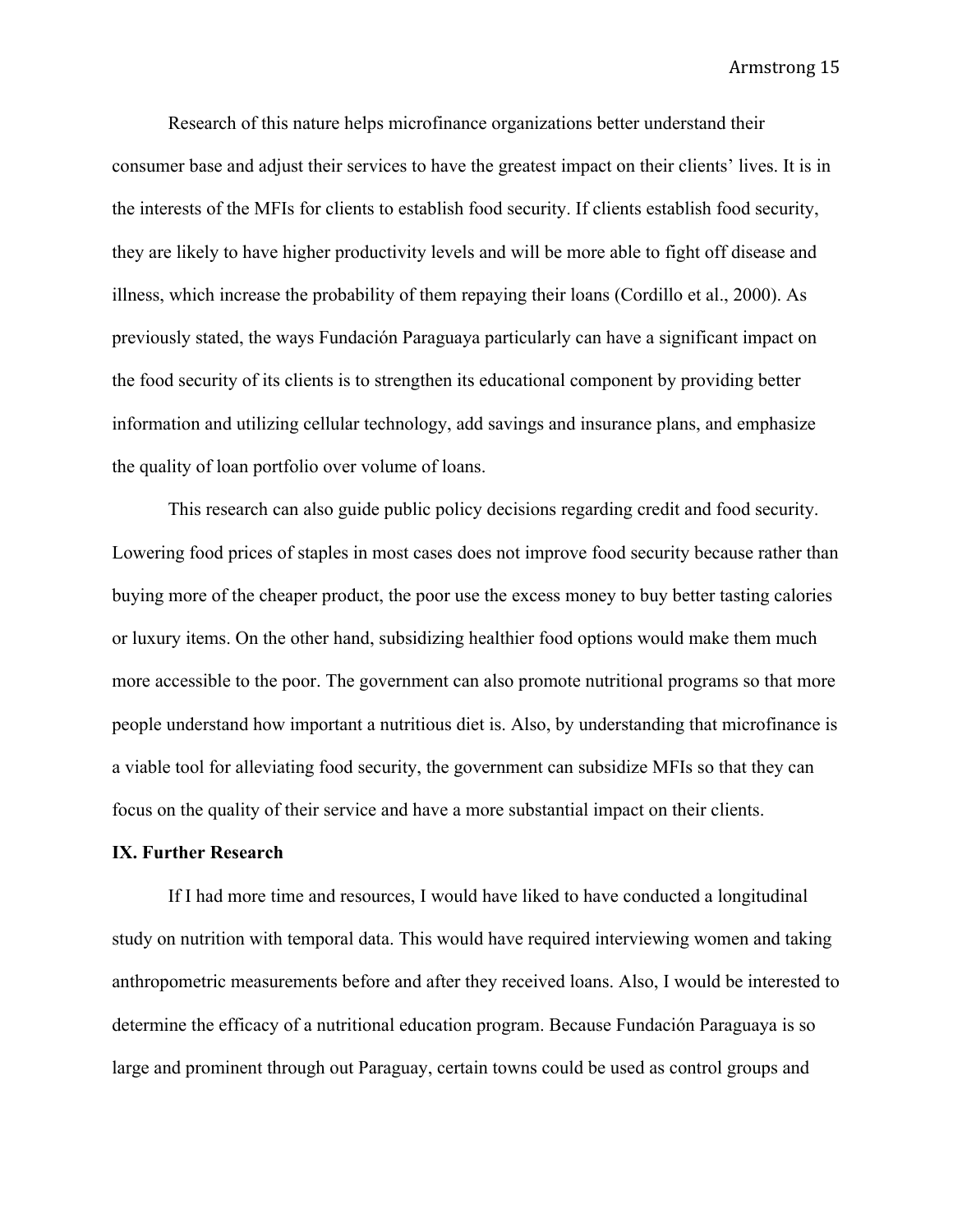others could receive the educational program. After an allotted amount of time, a survey can be conducted to see if the program had any significant effects.

# **X. Conclusion**

Poverty alleviation is a means to ending food security, but also food security can be a means to poverty alleviation. Although many factors contribute to food insecurity, food insecurity in Paraguay is usually a result of inadequate food access and food use. Most Paraguayans have the capability to be food secure if they adjust their consumption behavior and if they understand and value the nutritional quality of their diets. Microfinance offers many pathways that indirectly improve food security, and it can significantly alleviate food insecurity if it capitalizes on its potential by including behavioral-change education and incorporating savings and insurance plans into its services.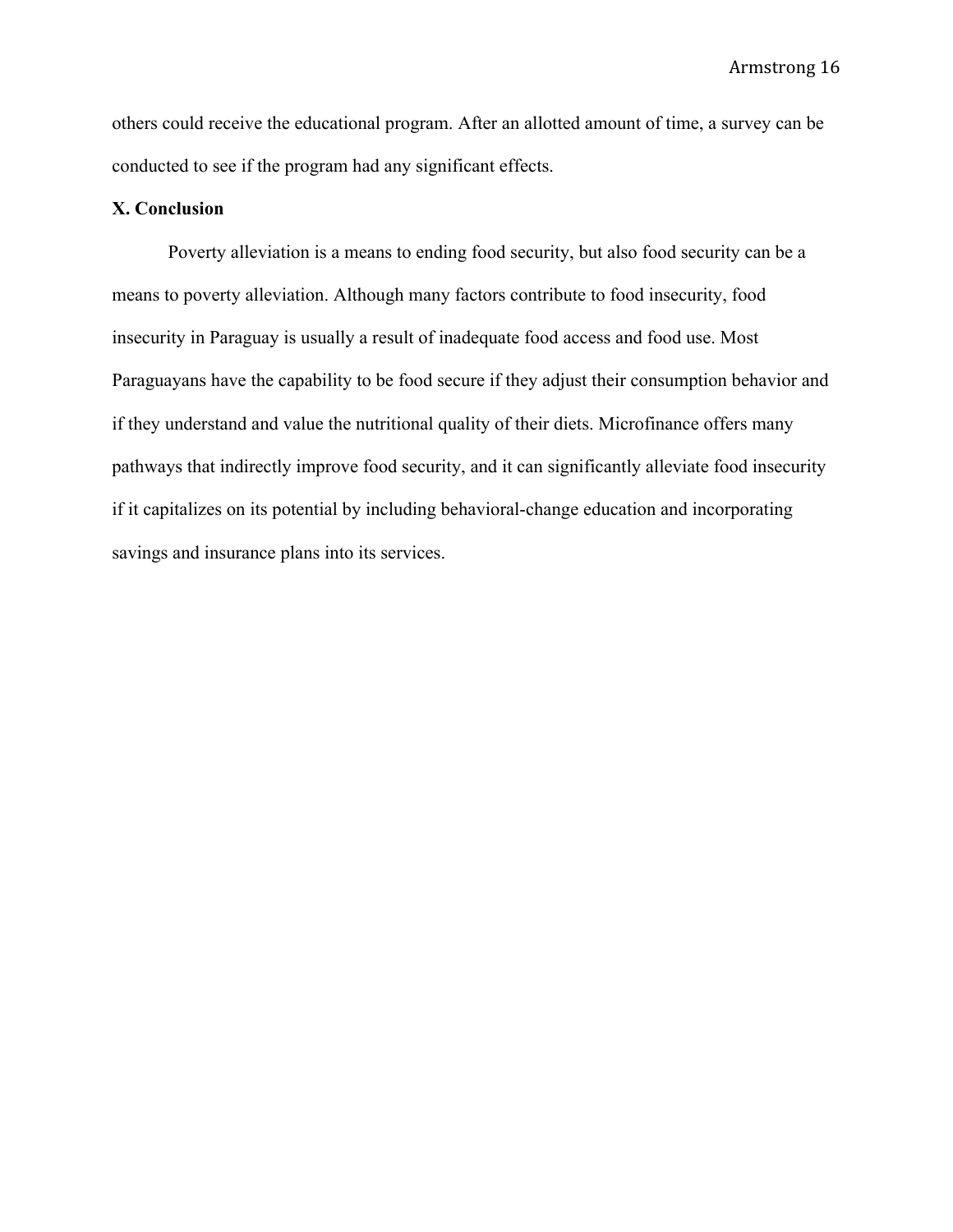#### **Works Cited**

Banjeree, A. & Duflo, E. (2011). Poor Economics. Public Affairs. New York.

- Bermudez, O. I., & Tucker, K. L. (2003). Trends in Dietary Patterns of Latin American Populations. *Cadernos de Saúde Pública, 19(1)*, 87-99.
- Carter, M. R., & Olinto, P. (2003). Getting Institutions "Right" for Whom? Credit Constraints and the Impact of Property Rights on the Quantity and Consumption of Investment. *American Journal of Agricultural Economics*, *85(1)*, 173-186.
- Corral, L., Winters, P., & Gordillo, G. (2000). Food Insecurity and Vulnerability in Latin America and the Caribbean. *Agricultural and Resource Economics*, 1-31.
- Dunford, C. (2001). Building Better Lives: Sustainable Integration of Microfinance and Education in Child Survival, Reproductive Health, and HIV/AIDS Prevention for the Poorest Entrepreneurs. *Journal of Microfinance,* 3(2).
- Finnis, E., Benitez, C., Romero, E. F. C., & Meza, M. J. A. (2012). Changes to Agricultural Decision Making and Food Procurement Strategies in Rural Paraguay. *Latin American Research Review*, *47(2)*, 180-190.
- Fundación Paraguaya. (2012). *Logros y Estadísticas*. Retrieved from http://www.Fundaciónparaguaya.org.py/es/microfinanzas.php?tipo=contenido&id=14.
- Gartin, M. (2012). Food Deserts and Nutritional Risk in Paraguay. *American Journal of Human Biology, 24*, 296-301.
- Littlefield, E., Morduch, J., & Hashemi, Syed. (2003). Is Microfinance an Effective Strategy to Reach the Millennium Development Goals?, CGAP Focus Note 24.
- Maxwell, D., & Wiebe, K. (1999). Land Tenure and Food Security: Exploring Dynamic Linkages. *Development and Change, 30*, 825-849.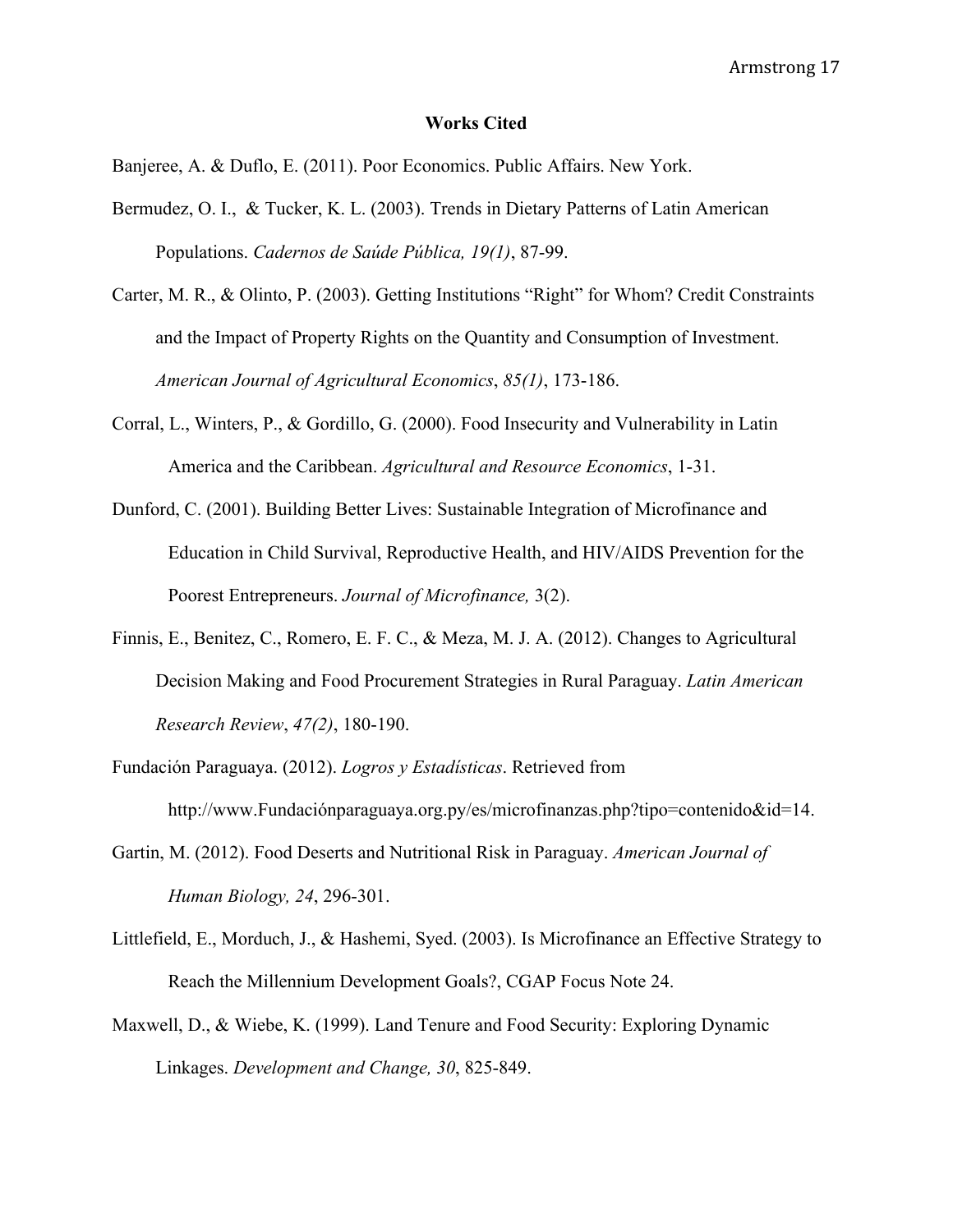- Mcknelly, B., & Dunford, C. (1999). Impact of Credit with Education on Mothers and Their Young Children's Nutrition: CRECER Credit with Education Program in Bolivia. Freedom from Hunger, Research Paper No. 5, 1-122.
- Mix Market. (2012). Microfinance in Paraguay: Country Profile. Retrieved from http://www.mixmarket.org/mfi/country/Paraguay
- Morduch, J. (1999). The Microfinance Promise. *Journal of Economic Literature, 37*, 1569- 1614.
- Municipalidad de Carapeguá. (2012). Propuesta Plan de Desarrollo Sustentable y Lineamientos Para el Ordenamiento Territorial del Municipio de Carapeguá Retrieved from http://pasealdesarrollo.org/wp-content/uploads/2012/11/Propuesta-plan-Carapeguafinal.pdf.
- Naylor, R., Liska, A., Burke, M., Falcon, W., & Gaskel, J. (2007). Ripple Effect: Biofuels, Food Security, and the Environment. *Environment, 49(9)*, 30-43.
- Schicks, J. (2010). Microfinance Over-Indebtedness: Understanding its Drivers and Challenging Common Myths. Center Emile Burnheim: Research Institute in Management Sciences.
- Smith, L., Obeid, A., & Jensen, H. (1999). Geography and Cause of Food Insecurity in Developing Countries, *Agricultural Economics, 22*, 199-215
- World Health Organization. (2012). Country Profile: Paraguay. Retrieved from http://apps.who.int/nutrition/landscape/report.aspx?iso=pry.
- Zaman Hassan. (2000). Assessing the Poverty and Vulnerability Impact of Micro-credit in Bangladesh: A Case Study of BRAC. World Bank. Washington, D.C.

Zeller, M., Schrieder, G., Von Braun, J., & Heidhues, F. (1997). Rural Finance for Food